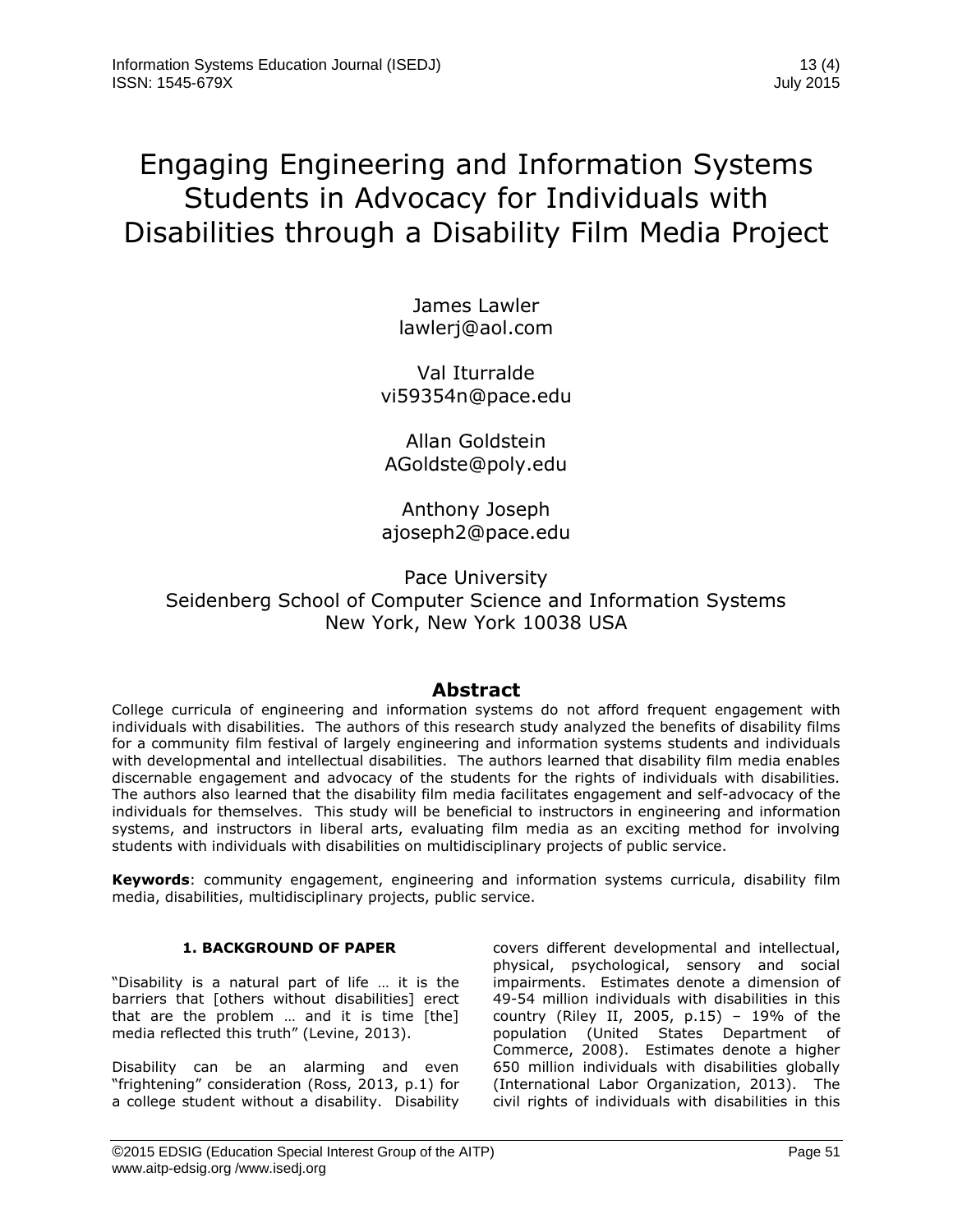country are covered in the Americans with Disabilities Act of 1990 (Riley II, 2005, p.7), but crime (Harrell, 2014) and discrimination if not disempowerment (Willis, 2012) is experienced frequently by them. 2012. The perception of others without disabilities of individuals with developmental and intellectual disabilities as persons of potential is flavored by fear, focus on impairments and prejudice (European Commission, 2013, p.21), inevitably precluding them as contributors in fruitful positions in industry. This perception may be dissipated by the impact of film industry media representation of them as a diverse population. The reality is that the influence of mainstream film media is of marginalization - misrepresentation and underrepresentation - of individuals with disabilities in society.

The misrepresentation of individuals with disabilities in mainstream film media is clear if they are defined by identifiable impairments distanced from individuals or students without disabilities (Disability Planet, 2013, p.3). Inherent in the misrepresentation of individuals with developmental and intellectual disabilities is that they are devoid frequently of intricate but normal personalities as people distinct from other people or students in a social setting (Disability Planet, 2013, p.2). The limiting media notion of individuals with disabilities is a factor in negative perception of them. The perception may even be of pity, victimization or vulnerability (Special Olympics, 2013). Their underrepresentation in mainstream film media is manifest in the often representation of them by individuals without disabilities (Norden, 1994), further perpetuating misrepresentations of reality (National Institute for Disability and Rehabilitation, 2002, p.41).

This misrepresentation in mainstream media is evident in a history of misleading portrayals. For example, in the original *The Phantom of the Opera*, the phantom is negatively portrayed through his disability as a freak, not as a human through his mobility as a person, effectively isolating him from society. In the recent *I Am Sam*, Sam is negatively portrayed through his disability as an oddity and a problem for society, but is concurrently portrayed positively through his parenting sensitivity (Nelson, 2001), a dual portrayal, although he is still isolated from mainstream society. Though individuals with intellectual disabilities in the films *Forrest Gump* and *Rain Man* are portrayed positively as sanitized savants, they are represented as powerfully special in society, inevitably isolating or marginalizing them from others not of resemblance or special (Barnes, 1992a). Individuals with disabilities in *Dumb and Dumber* and *There's Something About Mary* are portrayed in scenarios of snickering stereotyping (Carson, 1995) and in "r" (retarded) terminology in *Tropic Thunder* (Haller, 2010). The negative portrayals in the mainstream media are perpetuating stigmatization. The persistence of the stigmatization is precluding recognition of the rights of individuals with disabilities to be equal with individuals and students without disabilities. Those with disabilities have often responded with disability film media as a model of potential positivity for those with disabilities in society.

The proper representation of individuals with disabilities in disability films is considered to be evident in disability film festival maturation (National Institute for Disability and Rehabilitation Research, 2002, p.4). Film festivals are frequently perceived to be positively portraying them, not through their impairments but through their diversity and fortitude (Grandin and Panek, 2013) as persons. For example, festivals are perceived to be focusing on individuals with disabilities in a manner of positively portraying them in *Getting Up*, *The Importance of Tying Your Own Shoes* and *Wampler's Ascent* of the Reelabilities Disabilities Film Festival, and in *Deedah* and *Finding Fred* of the Sprout Film Festival, through their functioning as normal persons speaking for themselves (International Labor Organization, 2013, p. 27) in an ecosystem of society (Newman, 2013). The individuals with disabilities are the individuals with disabilities in the disability film festival media and in limited mainstream media, as for instance in *The King's Speech* and *The Station Agent*. The representation of them in the disability film festival media is not often perceived to be of the marginalizing and stereotyping stigmatization of the mainstream media (International Labor Organization, 2013, p.5).

The benefits of the disability film media are cited in the literature. The more individuals with disabilities are portrayed in proper representations in film media, the more pride they may have as members of society. The more individuals and students without disabilities learn of individuals with disabilities through the disability film media, the more respect they may have of this marginalized population. The literature indicates the influence of positive stories on individuals and students without disabilities (Saito and Ishiyama, 2005). Not evident however is the extent of the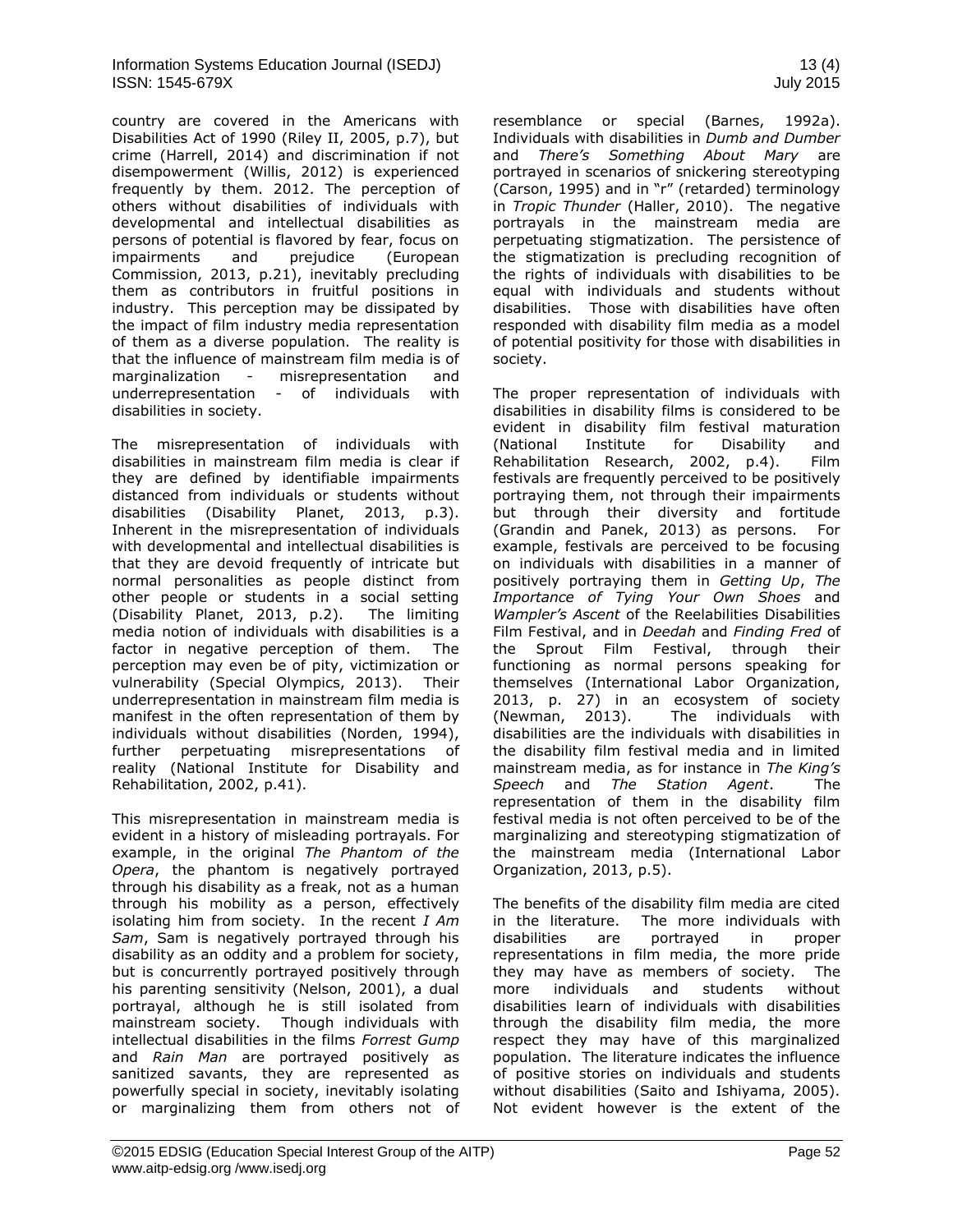features of the disability film media perceived to impact the individuals and students with and without disabilities positively, or even negatively. Might not disability film festival media focusing on individuals with disabilities portraying themselves be perceived to be marginalizing or oppressing (Baird, Rosenbaum, and Toombs, 2009) if not stigmatizing them? Might not disability media producers inadvertently infuse sanitized sensitive situations that might be perceived by individuals and students with disabilities to be misrepresenting or negatively stigmatizing them? (Wall, 2013, p.1). In this paper, the authors analyzed, as part of a multidisciplinary project of largely engineering and information system systems students, the exact features and impacts of disability film media that influence perceptions of positivity.

# **2. INTRODUCTION TO PROJECT**

"[Individuals with disabilities] need to be present … on screen … to [enable] a paradigm shift in perception for [them]; a real change in attitudes by all members of society can then [be] a reality …" (Council of Europe Disability Action Plan, 2006).

The authors of this study analyzed the features of disability film media in a community engagement project for a Disability Film Festival at Pace University. The project consisted largely of engineering and information systems students without disabilities of the Seidenberg School of Computer Science and Information Systems of Pace University, and of Polytechnic / New York University, a partnered school, which evaluated disability film media from dominant film festivals – Reelabilites Disabilities Film Festival, Sprout Film Festival and Welcome Change Productions. The project concurrently consisted of families, individuals with disabilities and staff from AHRC New York City, an organization for helping individuals with developmental and intellectual disabilities, partnered with the university, and evaluating the film festival media with the students. This project consisted further of limited mainstream film media that includes individuals with disabilities. The essence of the project was in evaluating the features of the disability film festival, and limited mainstream media, for proper representation of the individuals that impact if not influence perceptions of positivity. The evaluation of the features and impacts was conceptually formulated from engagement and advocacy factors in earlier projects of the first author (Lawler and Li, 2005, & Lawler and Joseph,

2013). The goal of the project was to furnish the highest media of proper representation of the individuals in the film stories for the Disability Film Festival at the university in spring 2014. The outcomes of the project were in increased knowledge of the capabilities and contributions of individuals with disabilities; and increased involvement in advocacy for proper representation of the individuals and in selfadvocacy for disability rights – a modern and relevant inclusion of service-learning introduced into the curriculum of information systems.

The project consisted of 23 engineering and information systems students and 6 communications disorders liberal arts students, 29 students, for the fall 2013 – spring 2014 semesters. Each of the students learned of individuals with disabilities in a community engagement course of the first author (Lawler and Joseph, 2013) and the third author, in which they partnered in media productions of storytelling (Klanten, Ehmann, and Schulze, 2011), a few of which were previewed at the Sprout Film Festival. The students learned engagement and advocacy methods in proper representation of situations of individuals with disabilities, through the storytelling (Lawler and Joseph, 2013). Few of the engineering and information systems students learned of individuals with disabilities and disability issues in the curricula of the schools until they were in the community engagement course (Lawler and Joseph, 2013), with the individuals as mentor – mentee partners in the productions of the storytelling, and from the course the students were inherently motivated to be in the current project (Hoxmeier and Lenk, 2003). The project coincidently consisted of 22 families, higherfunctioning individuals and staff from the nonprofit organization, in the spring 2014 semester. There were 51 films or "flicks" from  $3 - 21$ minutes furnished by the film festivals and by extracted mainstream media, for condensing by 7 expert faculty and field professionals in disability studies at the schools to 9 films for evaluation by the families, individuals and staff and the students. The participants were definitely knowledgeable in disability issues, though the families, individuals with disabilities and the staff are more intimately knowledgeable in the issues than the students. Finally, the participants were led by the primary and secondary authors of this study, as to the features and the impacts that might or might not be the perceptions of positivity on the film media of the project.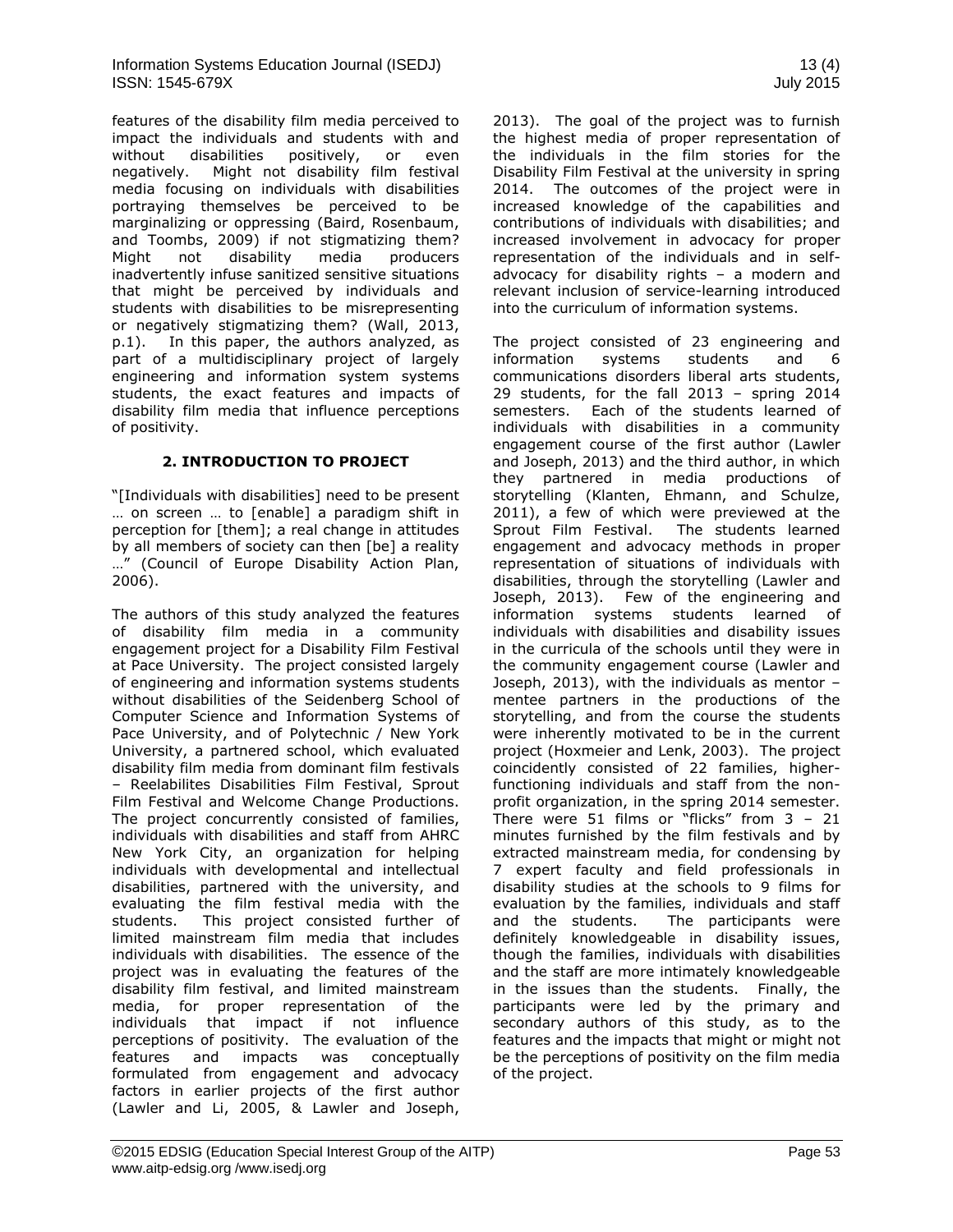Therefore, this study evaluated the features and the impacts of the disability film media, and the limited mainstream media, as to audience participant perceptions of positivity in the media, so that the film media of the project was presentable at the Disability Film Festival at Pace University in 2014. The manner in which the media represents individuals with disabilities is important in the response to the film stories: How might the features of the storytelling impact engagement of the audience participants on the project?; Is the project impacting importance and satisfaction from the storytelling?; How might the features of the storytelling impact advocacy of the participants on the project?; and Is the project at the university impacting self-sufficiency and sociality from the storytelling? If the media of the project properly represents individuals with disabilities in the storytelling, the impacts of the integrity of the media might influence perceptions of positivity (Wall, 2013, p.2). Few scholarly studies evaluate the disability film media systemically.

# **3. FOCUS OF PAPER**

The authors evaluated the features and the impacts of the disability film festival media, by a focus on factors of engagement and advocacy of the audience participants of the project.

#### **Engagement from Features of Media**

Importance – Extent of impact from which the participants perceived the generic features of the disability media in proper representations of individuals with disabilities; and

Satisfaction – Extent of impact from which the participants perceived the specific features of the media productions in furnishing satisfaction from proper representations of the individuals with disabilities in the media.

#### **Advocacy from Features of Media**

Self-Efficacy – Extent of impact from which the participants perceived the storytelling of the disability film media in furnishing a foundation for them to be advocates for individuals with disabilities in society; and

Sociality – Extent of impact from which the participants perceived the storytelling of the media in influencing a motivation for them to be involved in other programs of public service with individuals with disabilities.

These factors were derived from earlier studies of the first author on movie productions of storytelling (Lawler and Joseph, 2013) and projects of public service with individuals with disabilities (Lawler and Li, 2005); and the features of the factors were determined from research sources (Riley II, 2005). The focus of the new study was on the benefits of disability film media as perceived by real individuals with disabilities and by students without disabilities, focusing on engineering and information systems students. The model furnished for the disability film media, and the mainstream media, increased proper representations of individuals with disabilities in the dual media and involved the students on a multidisciplinary project new to them.

# **4. METHODOLOGY OF PAPER**

The audience of this research study consisted of engineering and information systems faculty and students of the Seidenberg School of Computer Science and Information Systems of Pace University, and of partnered Polytechnic / New York University, in New York City; and of families, individuals with disabilities and staff of partnered AHRC New York City. The methodology covered the fall 2013 – spring 2014 semesters. The films of the disability film media, and of the limited mainstream media, were evaluated by the participants and the authors in the following iterations:

- A checklist instrument, of 7 yes / no questions on characteristics of the participant students, 7 engagement Likertlike questions on generic features of importance of the media, 13 engagement Likert-like questions on specific features from satisfaction of the media, 7 advocacy Likert-like questions on the current impacts of self-efficacy from the media, and 9 advocacy Likert-like questions on the future potential impacts from sociality of the media, or 43 item questions, was evolved from interviews with the 7 expert faculty and field professionals in disability media studies and from research studies (Riley II, 2005);
- A choice of 51 films condensed to a manageable 9 films of 3 – 21 minutes, from mostly producers of the Reelabilities Disabilities Film Festival, Sprout Film Festival and Welcome Change Productions of individuals with different disabilities, was identified from interviews with the 7 expert faculty and professionals and by the second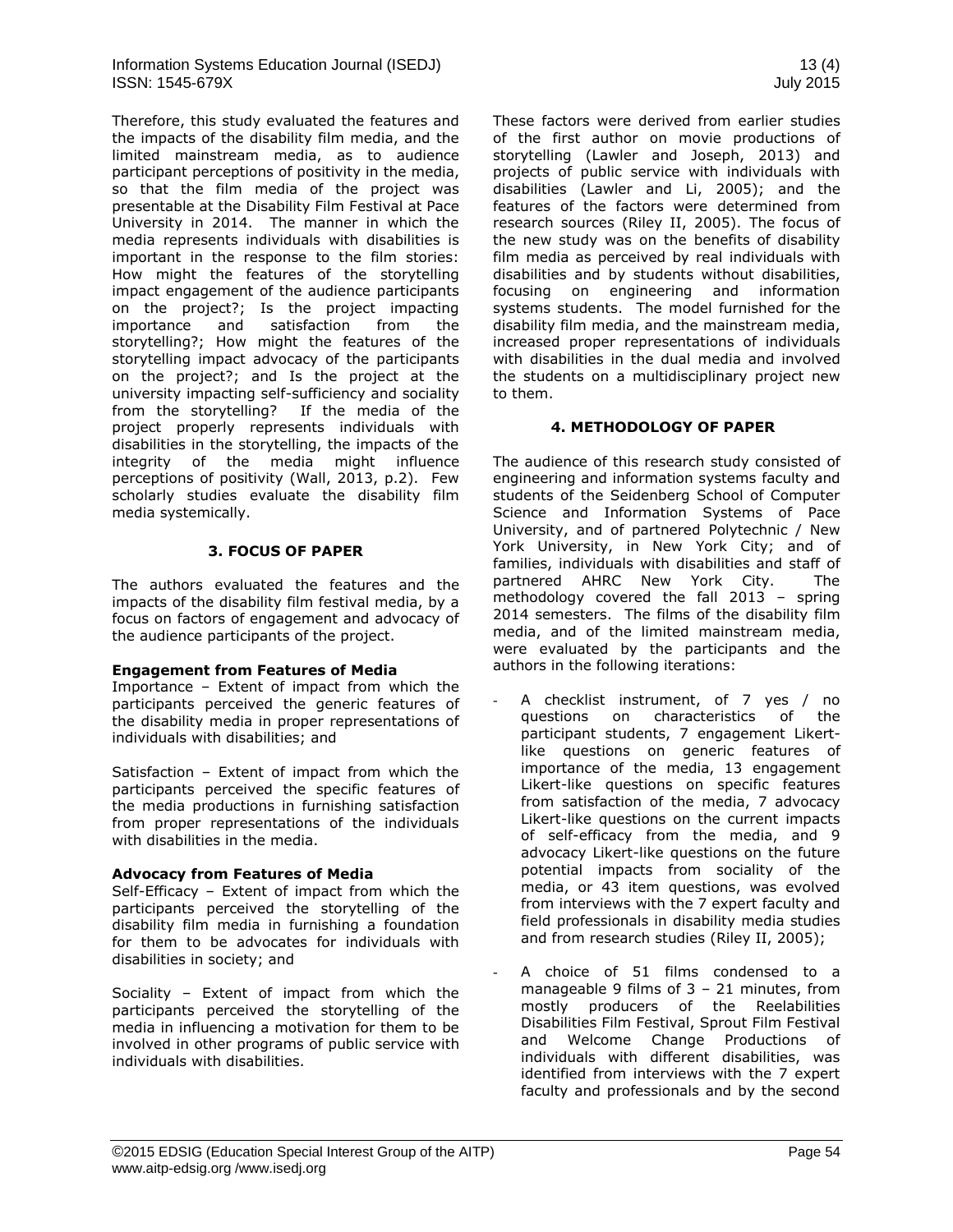Information Systems Education Journal (ISEDJ) 13 (4) ISSN: 1545-679X July 2015

and first authors, for evaluation by the families, individuals and students;

- A design of 3 focus groups  $-22$  families  $(8)$ , individuals with disabilities (8) and staff (6) of the non-profit organization, 17 students without disabilities of Pace University and 12 students without disabilities at Polytechnic / New York City, or 51 focus group members – enabled evaluations independently of the features and the impacts of the 9 chosen films, moderated by the second and first authors;
- An evaluation of the 9 films by the 51 focus group members was performed anonymously on a Likert-like rating scale of  $5$  – very high in perceptions to  $1$  – very low in perceptions of the features and impacts of the films, with 0 – no perceptions, followed by a generic moderator participant review; and
- An interpretation of the resultant statistics was performed by the first and fourth authors of this study from the MAT LAB 7.10.0 Statistics Toolbox (Evans, 2014).

This methodology conformed generically to principles of critical and emancipatory participatory action research (Koshy, Koshy, and Waterman, 2011). The first, second and third authors educated the focus groups on the evaluation questions of the checklist instrument, before the members looked at the film media, and moderated the pre- and post- screenings of the sessions through principles of focus group research (Krueger and Casey, 2009). The fourth author of this study evaluated the instrument before the evaluations, in the context of construct, content and face validity, including content validity measured in the context of sampling validity.

(The checklist instrument is furnished in Table 7 of the Appendix.)

#### **5. ANALYSIS OF DATA AND DISCUSSION OF FINDINGS**

An analysis of the data from the focus group of engineering and information systems students without disabilities disclosed an appreciable engagement in importance (means = 3.47/5.00) and satisfaction (3.21), and in advocacy in selfefficacy (3.23) and sociality (3.14), or collectively 3.26, from the features of the disability film media. The evaluations of the films indicated a high of 3.98 (Film 1 -

*Breadmakers*) and a low of 2.28 (Film 7 – *Miss You Can Do It* [Beauty Contestants]) collectively in engagement and advocacy of the group. Students without disabilities citing they were not in an earlier community engagement course, a course with individuals with disabilities or a community action program indicated an encouraging 3.26, 3.23 and 3.19 collectively in their engagement and advocacy. Those citing they were not exposed to individuals with disabilities in their families or in their own social settings indicated an also encouraging 3.32 and 3.29 collectively in their engagement and advocacy. The data from the students without disabilities indicated definite impacts from the film media.

Tables 1 and 2 detail the findings from the students without disabilities.

An analysis from the focus group of the families, individuals with disabilities and organizational staff disclosed a clear engagement in importance (3.79) and satisfaction (3.05), and in advocacy in self-efficacy (3.13) and sociality (3.60), or a collectively higher 3.39, from the film media. The evaluations of the films indicated a high of 4.23 (Film 3 – *The Interviewer*) and a low of 2.58 (Film 7 – *Miss You Can Do It*) collectively in engagement and advocacy of this group. The individuals indicated that they felt part of the actions portrayed in the film showings. They felt related to roles presented in situations of the stories and were highly sensitive to inadvertent characterizations (e.g., individuals with cerebral palsy - Film 7 *– Miss You Can Do It*). The data from the families, individuals with disabilities and staff also indicated definite impacts from the media as in the students without disabilities.

Tables 3 and 4 detail the findings from the families, individuals with disabilities and staff. An overall analysis from the data of the focus groups disclosed discernable impacts in engagement in importance (3.64) and satisfaction (3.14), and in advocacy in selfefficacy (3.19) and sociality (3.35), or collectively 3.33, from the features of the media. The evaluations from this group indicated highs of 4.06 (Film 3 - *The Interviewer*) and 4.00 (Film 1 - *Breadmakers*) and lows of 2.42 (Film 7 - *Miss You Can Do It*) and 2.87 (Film 5 - *Life with Asperger's*) collectively in engagement and advocacy from the media. The participants indicated that except for Film 7 – *Miss You Can Do It*, perceived to be inappropriate condescending, almost all of the films depicted individuals with disabilities credibly and interacting in multidimensional normalized roles.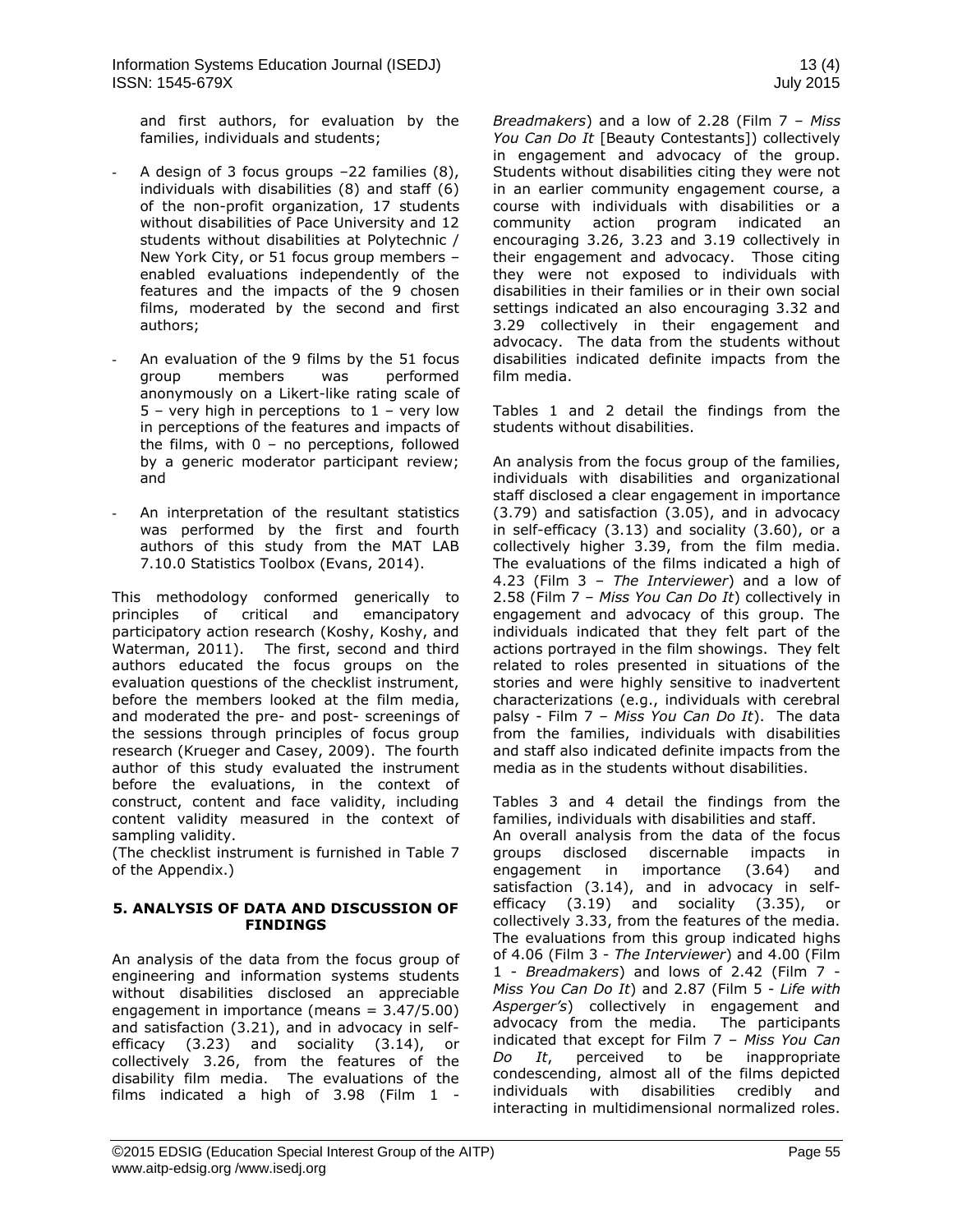They indicated that the films focused on the individuals (e.g., Film 1 - *Breadmakers*), not on the disabilities of the people; and as applicable on inherent issues (e.g., bullying of individuals with autism and Down syndrome – Film 4 - *Bystander at Grocery Store*, prejudices of individuals with Down syndrome – Film 3 - *The Interviewer*, and poor special services on subways for individuals in wheelchairs – Film 6 - *The Commute*). They indicated that the films involved the individuals with others without disabilities in realistic roles and stories. The impacts were evident from the increased knowledge of the engineering and information systems students of disability issues learned in the films. Their future involvement in advocacy for individuals with disabilities indicated in the data was a refreshing insight. The impacts were evident further from indications of expanded future self-advocacy of the individuals with disabilities inspired by the media. The participants noted the generally high professionalism of the media, which were all documentary person-centered storytelling. In summary, the analysis of the findings noted perceptions of positivity from both the individuals and the students when film media portrays properly those with disabilities in our society.

(Spearman correlation coefficients of the factors across the films indicated statistical significance at the 0.01 level of significance across the films, with the lowest correlation of 0.4144 between satisfaction and sociality and the highest correlation of 0.8732 between satisfaction and self-efficacy; and Wilcoxon rank sum hypothesis testing of the factor participant ratings indicated statistical significance for sociality at the 0.05 level.)

Tables 5 and 6 document the findings from all the focus group participants of the study.

#### **6. IMPLICATIONS OF STUDY**

"It is not a competition … [individuals with disabilities] … do not have to earn or prove [their] place ... [they] have a right just because [they] are alive" (Mason, 2002).

An impact of this research study is that the findings from the focus group data confirmed the benefits of disability film media in representing authentic and credible portraits of individuals with disabilities (Ross, 2013, p. 8) having multidimensional personalities (Barnes, 1992b). The film media in the study disclosed diverse experiences of the individuals living their lives like individuals and students without disabilities (International Labor Organization, 2013, p. 21). The implication is that proper realities and representations in the disability film media enable increased respect of individuals and students with disabilities.

Another impact is that the findings from the groups of engineering and information systems students without disabilities disclosed the benefits of engaging them on disability media projects. Even in colleges, few individuals or students without disabilities know others with disabilities. The more engineering and information systems students, and liberal arts students, without disabilities learn of the "lived" lives (Simon, 2013) of others with disabilities, through proper realities and representations in the disability film media, the less they might be prejudiced and the more they might be proactive in disability rights of inherently "good people" (Solomon, 2012) unnoticed in mainstream society (Shapiro, 1994), who might also be prospective information systems students. Those with or without disabilities might leverage multimedia production technologies on projects of disability storytelling (Anspach, 2013). The implication is that storytelling in the disability film media enables productive service skills of engineering and information systems students with or without disabilities in higher institutions of learning.

Another impact is that in a few instances the findings disclosed contrary depictions of improper but inadvertent misrepresentations in the disability film media of the study. These depictions were perceived by the families, fellow individuals with disabilities and staff in that focus group as negative sanitizing or stigmatizing of some of them. The implication is that storytelling in this maturing media might enable equally improper and proper realities and representations of individuals and students with disabilities that might not be filtered in existing producer standards.

A further impact is that the findings divulged proper representations in selected Hollywood mainstream media. The inclusion of individuals with disabilities as the individuals with disabilities in the mainstream media might be a prerequisite (Ross, 2013, p.5). The inclusion of disability equality sensitivity in the mainstream media involving disability media organizations and non-profit organizations for disability rights might be a specification (European Commission, 2013, p. 13). The issue of marketing media portrayals of individuals with disabilities profitably (O'Shaughnessy, 1999) might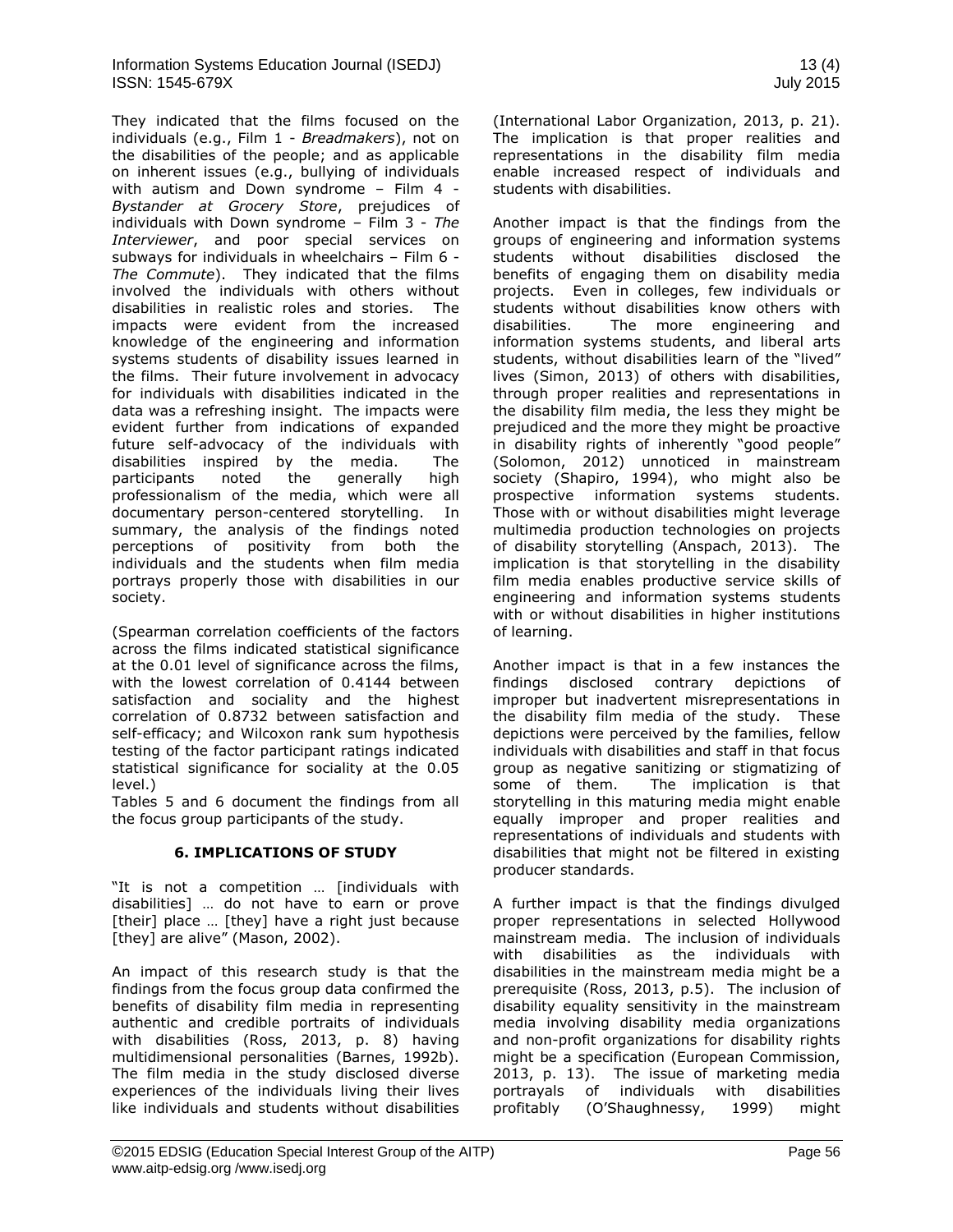nevertheless limit progress. The implication is that the model of proper realities and representations of individuals with disabilities in the disability film media might enable proper storytelling in the mainstream media.

The final impact is that the findings from the study highlighted the requisite of self-advocacy of those with disabilities to be not only in the disability media but also in the mainstream media. From the perspective of disability media, they might be motivated to be not only disability or mainstream media performers, but even producers and technicians (European Commission, 2013, p. 27). The implication is that the disability media might be a visual storytelling success, but lacking more mainstream personnel of those with disabilities, resolution of the misrepresentations and repressions of individuals and students with disabilities in the mainstream media will not be a success.

#### **7. LIMITATIONS AND OPPORTUNITIES**

The research at a few schools and at one disability organization, having a relatively limited participant sample, limits the reach of the study. The sample of students is largely limited to a niche segregation of engineering and information systems students. The study is limited to the narrow subject of the disability media, not the broad subject of the mainstream media, in which misrepresentations of individuals with disabilities are more obvious than in the disability media. However, the disability film media might be a model for mainstream media producers on proper representations of a marginalized population, if producers are open to positive promotion (Carter-Long, 2013). Moreover, the opportunity for engineering and information systems schools, and liberal arts schools, in involving students in the fascinating field of film media for public service is a potential of this study, especially from future Disability Film Festivals at Pace University, an opportunity with guest participants for a new study.

#### **8. CONCLUSION OF PAPER**

This study evaluated the features and the impacts of the disability film media for a film festival at a major metropolitan university. The authors learned in the main that this media properly represented individuals with disabilities and their lives. Individuals with disabilities have lives like others without disabilities, but are not often perceived properly in the mainstream

media. This study included focus groups of individuals with disabilities and engineering and information systems students without disabilities, in interpreting media perceptions of representations. Information systems students without disabilities, like most others without disabilities, have perceptions of individuals and students with disabilities largely through prejudiced mainstream media. They have inevitable perceptions that are not the proper realities of representations of those with disabilities and of issues of disability rights. In conclusion, this study might be a model for the mainstream media, and it will be helpful to instructors in engineering and information systems schools and liberal arts schools that hope more students might be participants, beyond their disciplinary expertise, on outward looking projects of public service involving visual storytelling technologies.

#### **9. ACKNOWLEDGEMENTS**

The authors acknowledge funding of \$1,200 from the Undergraduate Student – Faculty Research Program of the Provost of Pace University.

#### **10. REFERENCES**

- Anspach, B. (2013). Disabled film student directs his vision. *Dayton Daily News*, April 10, 1-3.
- Baird, R.M., Rosenbaum, E., & Toombs, S.K. (2009). Disability: The social, political, and ethical debate. Amherst, New York: Prometheus Books, 38.
- Barnes, C. (1992a). Discrimination in the media. *Disability Studies*, October 27.
- Barnes, C. (1992b). An exploration of the principles for media representations of disabled people. Krumlin, Halifax: British Council of Organizations of Disabled People and Ryburn Publishing Limited.
- Carson, D. (1995). Hollywood's handicap. *Kaleidoscope*, 30, 15-18.
- Carter-Long, L. (2013). The projected image: A history of disability on film. *Turner Classic Movies*, June, 1-2.
- Evans, A.N. (2014). Using basic statistics in the behavioral and social sciences. Thousand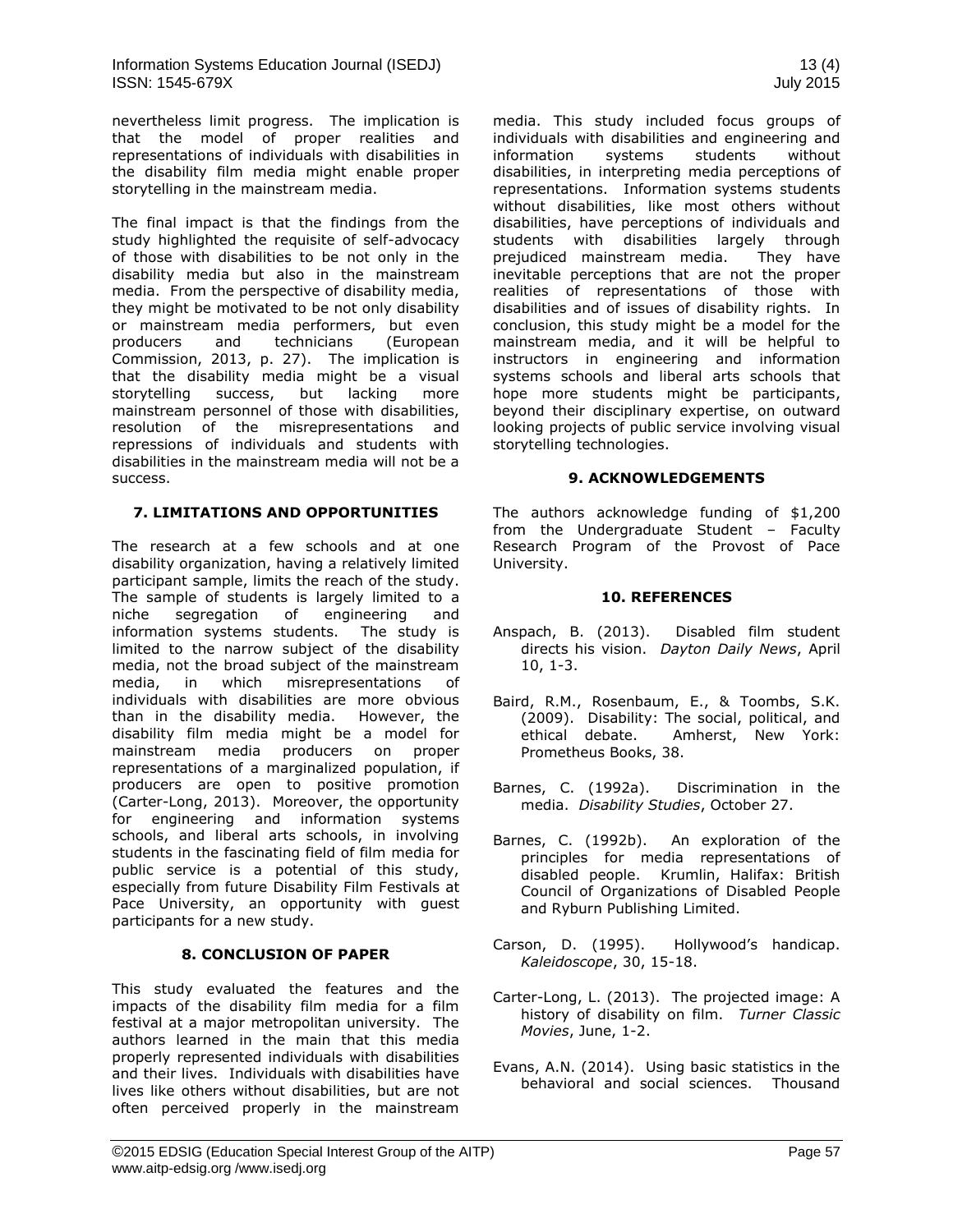Information Systems Education Journal (ISEDJ) 13 (4) ISSN: 1545-679X July 2015

Oaks, California: Sage Publications, Inc., 5<sup>th</sup> Edition.

- Grandin, T, & Panek, R. (2013). What's right with the autistic mind: By focusing on the deficits, we overlook the strengths of brains built differently. *Time*, October 7, 56-59.
- Haller, B.A. (2010). Representing disability in an ableist world: Essays on mass media. Louisville, Kentucky: The Avocado Press, 181.
- Harrell, E. (2014). Crime against persons with disabilities, 2009-2012 statistical tables. Washington, D.C.: United States Department of Justice, Office of Justice Programs, February.
- Hoxmeier, J., & Lenk, M.L. (2003). Servicelearning in information systems courses: Community projects that make a difference. *Journal of Information Systems Education*, 14(1), 91-100.
- Klanten, R., Ehmann, S., & Schulze, F. (2011). Visual storytelling: Inspiring a new visual language. Berlin, Germany: Gestalten, 4.
- Koshy, E., Koshy, V., & Waterman, H. (2011). Action research in healthcare. Thousand Oaks, California: Sage Publications, Inc., 5,8-10,18-23,29-31,40-41.
- Krueger, R.A., & Casey, M.A. (2009). Focus groups: A practical guide for applied research. Thousand Oaks, California: Sage Publications, Inc., 4<sup>th</sup> Edition, 85-108.
- Lawler, J., & Li, Z. (2005). Student engagement in a flexible model of service learning in information systems curricula. *Journal of Informatics Education Research*, 7(2), 86- 90.
- Lawler, J.P., & Joseph, A. (2013). A case study of engaging community service students through visual storytelling of high school students with disabilities. *Proceedings of the Information Systems Educators Conference* (ISECON), San Antonio, Texas, November.
- Levine, S.C. (2013). Reporting on disability. *Media Alliance*, May, 2.
- Mason, M. (2002). Mass media and disability: Media and disability. *National Institute for*

*Disability and Rehabilitation Research*, September, 14.

- Nelson, J. (2001). I am Sam. Los Angeles, California: New Line Productions.
- Newman, A.A. (2013). A campaign urges listening to those torn by mental illness. *The New York Times*, October 2, B9.
- Norden, M. (1994). The cinema of isolation: A history of physical disability in the movies. New Brunswick, New Jersey: Rutgers University Press.
- O'Shaughnessy, M. (1999). Media and society. Oxford, United Kingdom: Oxford University Press.
- Riley II, C.A. (2005). Disability and the media: Prescriptions for change. Lebanon, New Hampshire: University Press of New England, 7,15.
- Ross, K. (2013). Disability and the media: A suitable case for treatment? World suitable case for treatment? *Association for Christian Communication* (WACC), May, 1,5,8.
- Saito, S. & Ishiyama, R. (2005). The invisible minority: Under-representation of people with disabilities in prime-time television dramas in Japan. *Disability & Society*, 20(4), 437-451.
- Shapiro, J.P. (1994). No pity: People with disabilities forging a new civil rights movement. New York, New York: Three Rivers Press, 4.
- Simon, C.C. (2013). The new normal: A progressive and empowering approach, for those able-bodied or not. *The New York Times*, November 3, 18.
- Solomon, A. (2012). Far from the tree: Parents, children, and the search for identity. New York, New York: Scribner, 176.
- Wall, J.M. (2013). Movies as mirrors and windows: Depicting disabilities in film. *World Association for Christian Communication* (WACC), May, 1,2.
- Willis, J. (2012). Held: To carry a story below. *The Children of Freire Community Cultural Development* (CCD) *Journal*: *New Writings*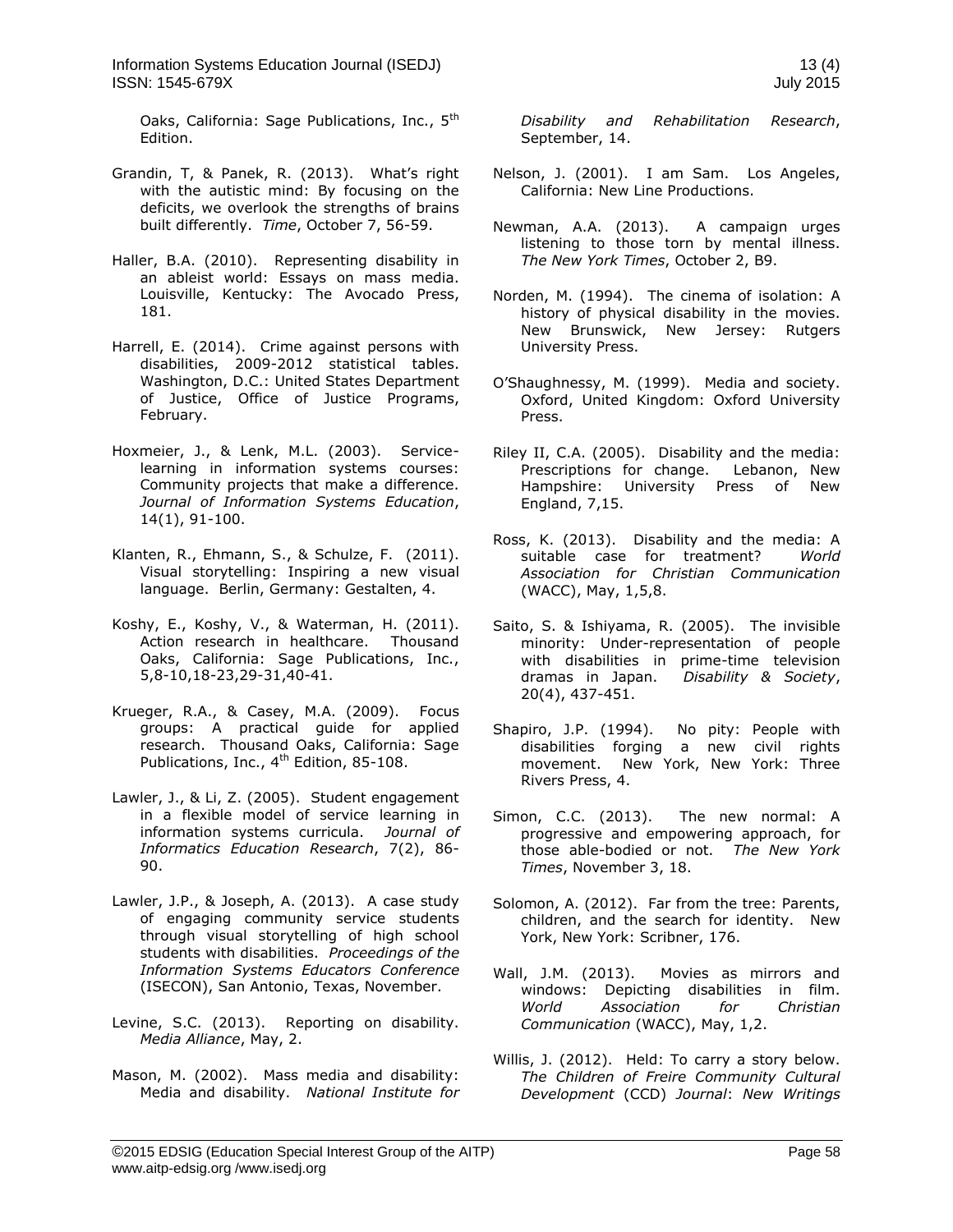Information Systems Education Journal (ISEDJ) 13 (4) ISSN: 1545-679X July 2015

*on Community Cultural Development*, 1,3,5,7.

\_\_\_\_\_ (2002). Mass media and disability: Final report of the international experts meeting. *National Institute for Disability and Rehabilitation Research*, September 26-29, Moscow, Russia, 4,41.

(2005). Changing attitudes changing the world: Media's portrayal of people with intellectual disabilities*. Special Olympics, Inc*., January, 1.

\_\_\_\_\_ (2006). Media representation of disabled people: Hidden impairments – Social

(2013). Media representation of disabled people: A critical analysis. *Disability Planet*, May, 2,3.

barriers and ethical issues. *Disability Planet*, December, 3.

- (2007). Increasing and improving portrayal of people with disabilities in the media. *European Commission*, July 20, 13,21,27.
- \_\_\_\_\_ (2008). Americans with disabilities: 2005 household economic statistics. *United States Census Bureau* - *United States Department of Commerce*, December, 70-117.

(2010). Media guidelines for the portrayal of disability: Decent work for people with disabilities*. International Labor Organization*, January 5,11,21,27.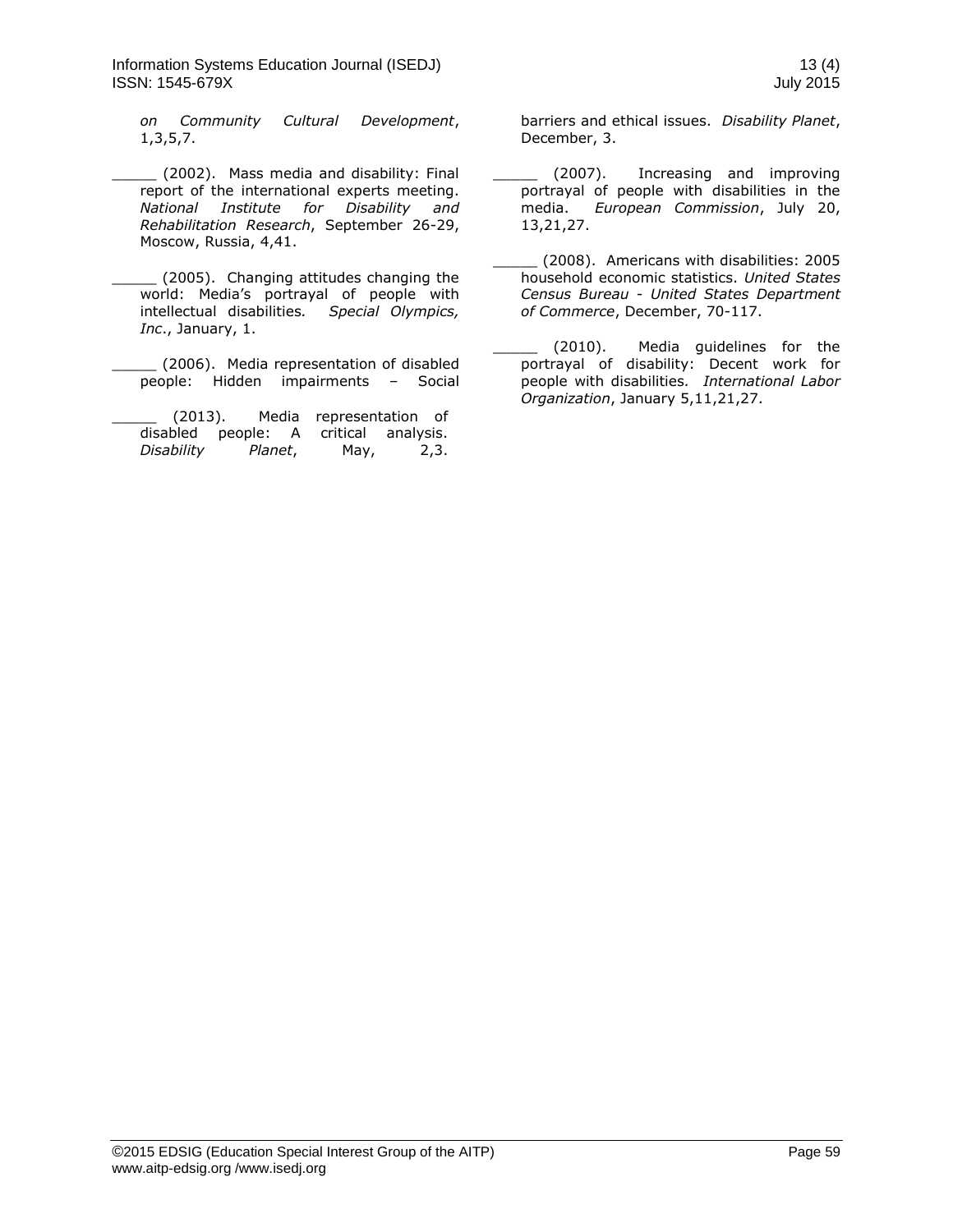|                                                | Table 1: Evaluations of All Students Without Disabilities – Summary<br>Mean | <b>Standard Deviation</b> |
|------------------------------------------------|-----------------------------------------------------------------------------|---------------------------|
| <b>Engagement from Features</b><br>of Media    |                                                                             |                           |
| <b>Importance</b>                              | 3.47                                                                        | 1.63                      |
| <b>Satisfaction</b>                            | 3.21                                                                        | 1.67                      |
| <b>Advocacy from Features of</b><br>Media      |                                                                             |                           |
| <b>Self-Efficacy</b>                           | 3.23                                                                        | 1.67                      |
| <b>Sociality</b>                               | 3.14                                                                        | 1.75                      |
| <b>Consolidated Engagement</b><br>and Advocacy | 3.26                                                                        | 1.68                      |

**APPENDIX Table 1: Evaluations of All Students without Disabilities – Summary** 

|                                                          | Mean | <b>Standard Deviation</b> |
|----------------------------------------------------------|------|---------------------------|
| <b>Engagement and Advocacy</b><br>from Features of Media |      |                           |
| Film 1 (Breadmakers)                                     | 3.98 | 1.27                      |
| <b>Film 2</b> (Sensory Overload)                         | 3.22 | 1.80                      |
| <b>Film 3</b> (The Interviewer)                          | 3.92 | 1.64                      |
| <b>Film 4</b> ( <i>Bystander at Grocery</i><br>Store)    | 3.63 | 1.57                      |
| Film 5 (Life with Asperger's)                            | 2.91 | 1.47                      |
| <b>Film 6</b> (The Commute)                              | 3.72 | 1.44                      |
| <b>Film 7</b> (Miss You Can Do It)                       | 2.28 | 1.61                      |
| <b>Film 8</b> (Getting $Up$ )                            | 2.97 | 1.60                      |
| Film 9 (Motherly)                                        | 2.73 | 1.87                      |

# **Table 3: Evaluations of All Individuals with Disabilities – Summary**

|                                                  | Mean | <b>Standard Deviation</b> |
|--------------------------------------------------|------|---------------------------|
| <b>Engagement from Features</b><br>of Media      |      |                           |
| <b>Importance</b>                                | 3.79 | 1.60                      |
| <b>Satisfaction</b>                              | 3.05 | 1.91                      |
| <b>Advocacy from Features of</b><br><b>Media</b> |      |                           |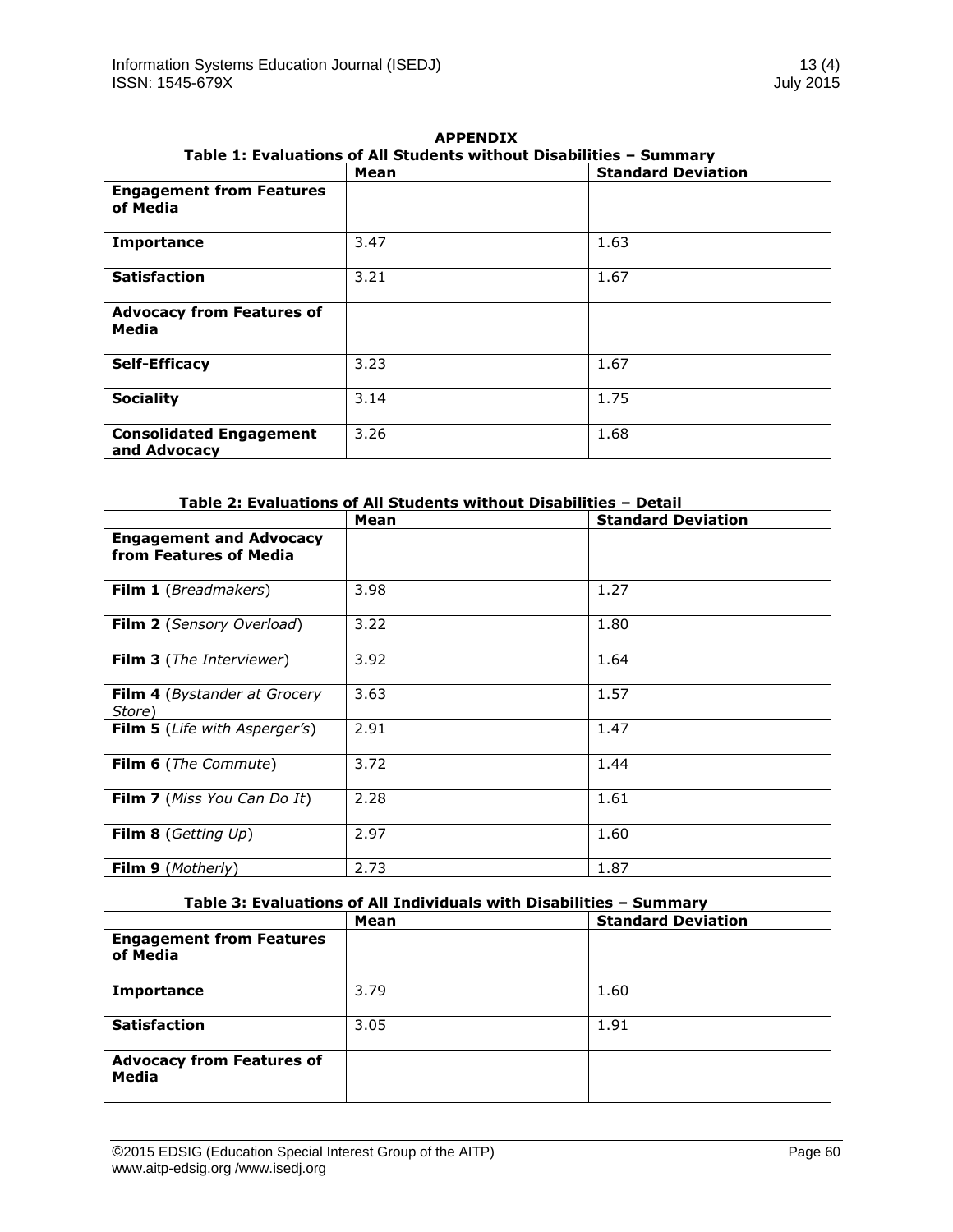| <b>Self-Efficacy</b>                           | 3.13 | 1.84 |
|------------------------------------------------|------|------|
| <b>Sociality</b>                               | 3.60 |      |
| <b>Consolidated Engagement</b><br>and Advocacy | 3.39 | 1.79 |

#### **Table 4: Evaluations of All Individuals with Disabilities – Detail**

|                                                          | Mean | <b>Standard Deviation</b> |
|----------------------------------------------------------|------|---------------------------|
| <b>Engagement and Advocacy</b><br>from Features of Media |      |                           |
|                                                          |      |                           |
| <b>Film 1</b> ( <i>Breadmakers</i> )                     | 3.89 | 1.64                      |
| Film 2 (Sensory Overload)                                | 3.64 | 1.55                      |
| <b>Film 3</b> (The Interviewer)                          | 4.23 | 1.26                      |
| Film 4 (Bystander at Grocery                             | 3.44 | 1.85                      |
| Store)                                                   |      |                           |
| <b>Film 5</b> ( <i>Life with Asperger's</i> )            | 2.82 | 2.01                      |
| Film 6 (The Commute)                                     | 3.35 | 1.87                      |
| <b>Film 7</b> (Miss You Can Do It)                       | 2.58 | 1.88                      |
| Film 8 (Getting $Up$ )                                   | 3.44 | 1.76                      |
| <b>Film 9</b> (Motherly)                                 | 3.16 | 1.71                      |

# **Table 5: Evaluations of All Students without Disabilities and All Individuals with Disabilities – Summary**

|                                                | Mean | <b>Standard Deviation</b> |
|------------------------------------------------|------|---------------------------|
| <b>Engagement from Features</b><br>of Media    |      |                           |
| <b>Importance</b>                              | 3.64 | 1.62                      |
| <b>Satisfaction</b>                            | 3.14 | 1.79                      |
| <b>Advocacy from Features of</b><br>Media      |      |                           |
| <b>Self-Efficacy</b>                           | 3.19 | 1.75                      |
| <b>Sociality</b>                               | 3.35 | 1.75                      |
| <b>Consolidated Engagement</b><br>and Advocacy | 3.33 | 1.74                      |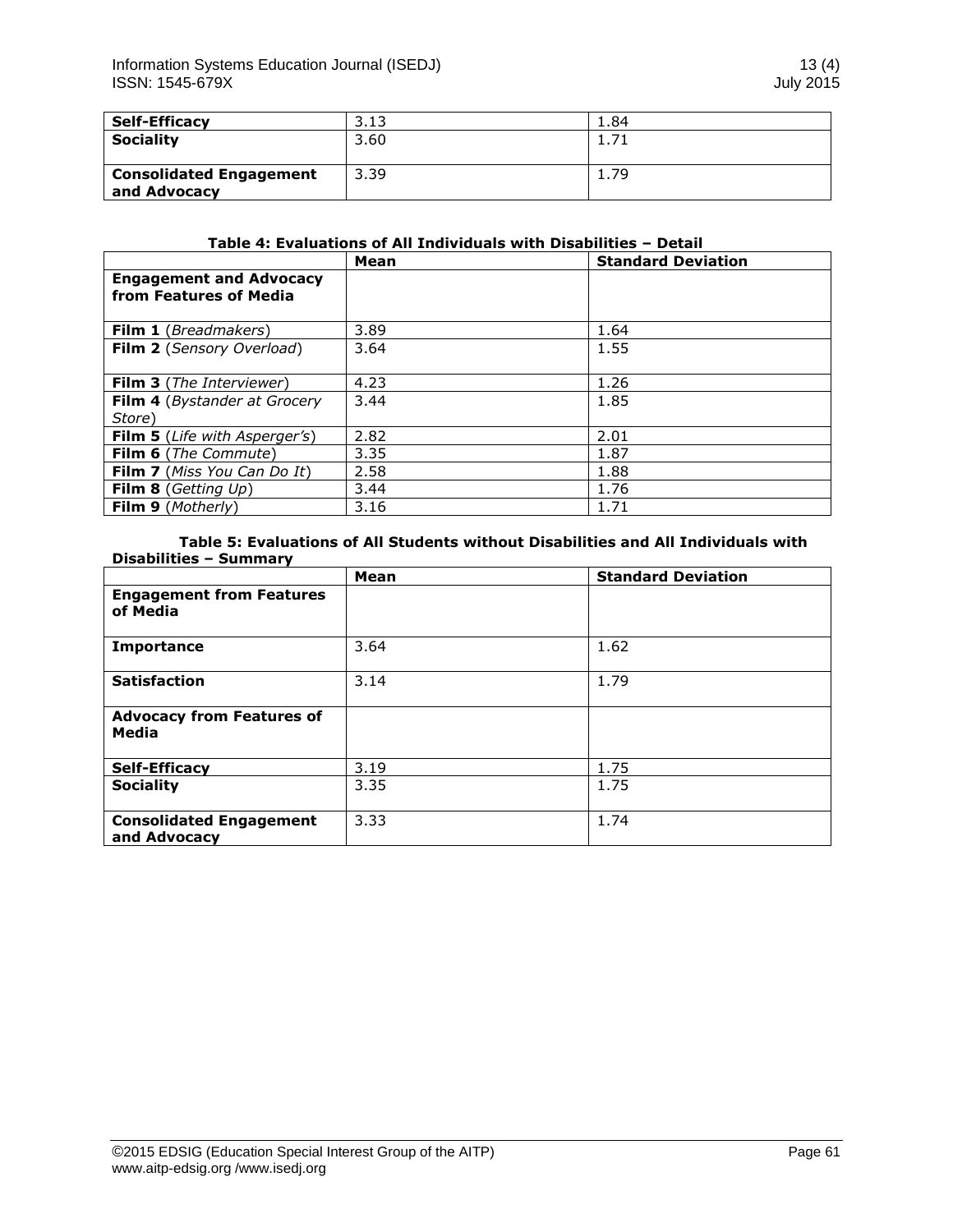| Table 6: Evaluations of All Students without Disabilities and All Individuals with |  |
|------------------------------------------------------------------------------------|--|
| <b>Disabilities - Detail</b>                                                       |  |

|                                                     | Mean | <b>Standard</b><br><b>Deviation</b> | Mean | <b>Standard</b><br><b>Deviation</b> |
|-----------------------------------------------------|------|-------------------------------------|------|-------------------------------------|
|                                                     |      | <b>Importance</b>                   |      | <b>Satisfaction</b>                 |
| <b>Engagement</b><br>from Features<br>of Media      |      |                                     |      |                                     |
| Film 1<br>(Breadmakers)                             | 4.17 | 1.16                                | 4.25 | 1.21                                |
| Film 2 (Sensory<br>Overload)                        | 3.66 | 1.63                                | 3.25 | 1.80                                |
| Film $3$ (The<br>Interviewer)                       | 3.51 | 1.76                                | 4.40 | 1.06                                |
| Film 4<br>(Bystander at<br>Grocery Store)           | 4.21 | 1.26                                | 2.68 | 1.92                                |
| Film 5 (Life with<br>Asperger's)                    | 3.26 | 1.70                                | 2.32 | 1.71                                |
| Film $6$ (The<br>Commute)                           | 3.75 | 1.57                                | 3.38 | 1.61                                |
| Film 7 (Miss You<br>Can Do It)                      | 3.08 | 1.69                                | 2.09 | 1.77                                |
| Film 8 (Getting<br>Up)                              | 4.11 | 1.46                                | 3.02 | 1.49                                |
| Film 9 (Motherly)                                   | 3.02 | 1.79                                | 2.87 | 1.95                                |
| <b>Advocacy from</b><br><b>Features of</b><br>Media |      | <b>Self-Efficacy</b>                |      | <b>Sociality</b>                    |
| Film 1<br>(Breadmakers)                             | 4.06 | 1.51                                | 3.53 | 1.67                                |
| Film 2 (Sensory<br>Overload)                        | 3.45 | 1.65                                | 3.26 | 1.74                                |
| Film $3$ (The<br>Interviewer)                       | 4.43 | 1.18                                | 3.91 | 1.66                                |
| Film 4<br>(Bystander at<br>Grocery Store)           | 3.02 | 1.78                                | 4.26 | 1.11                                |
| Film 5 (Life with<br>Asperger's)                    | 2.53 | 1.71                                | 3.36 | 1.62                                |
| Film $6$ (The<br>Commute)                           | 3.26 | 1.69                                | 3.83 | 1.73                                |
| Film 7 (Miss You<br>Can Do It)                      | 1.98 | 1.70                                | 2.51 | 1.64                                |
| Film 8 (Getting<br>Up)                              | 2.98 | 1.49                                | 2.62 | 1.92                                |
| Film 9 (Motherly)                                   | 2.96 | 1.76                                | 2.85 | 1.77                                |